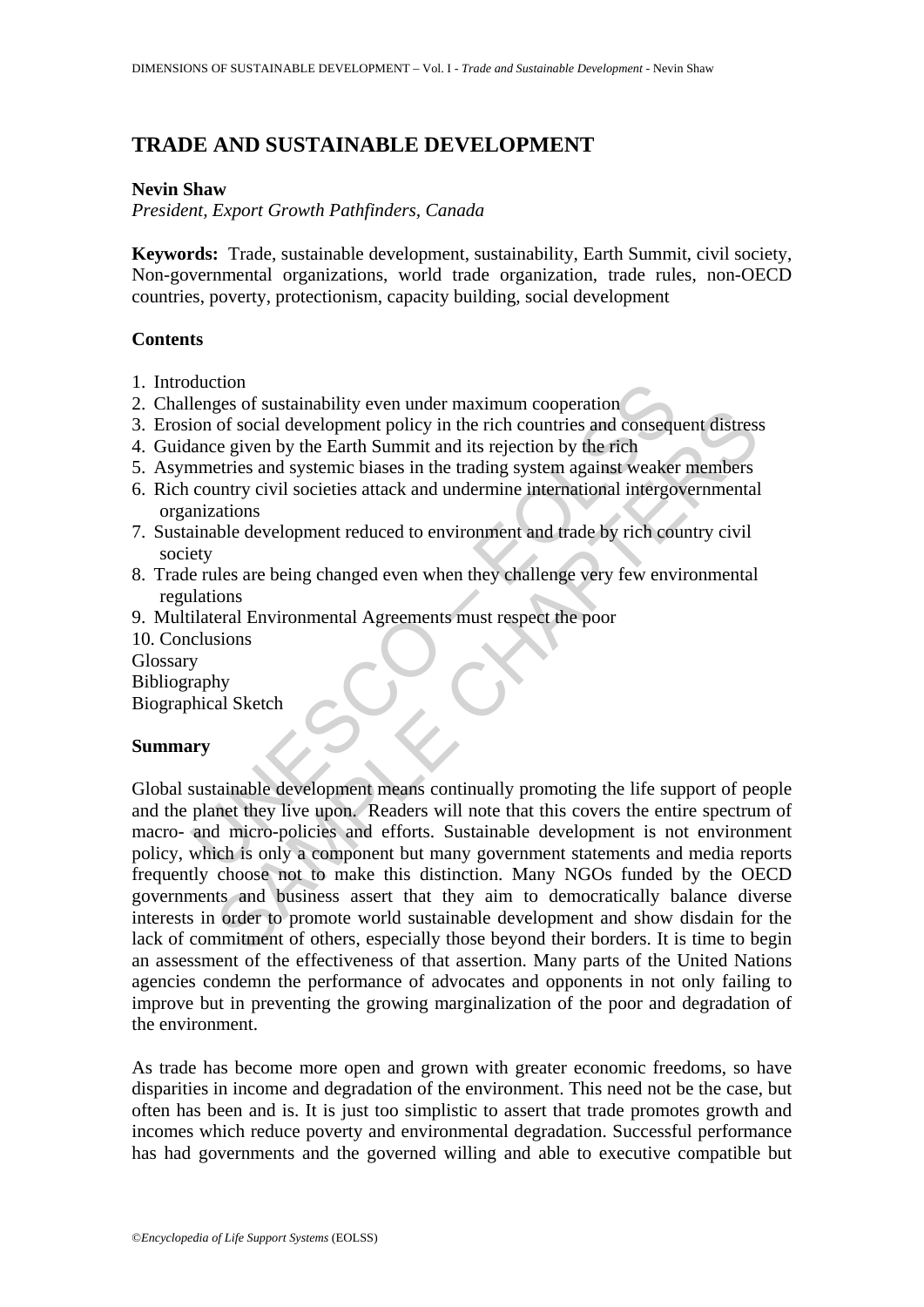responsive macroeconomic, human development and labor market, environmental, innovation, agricultural, social safety net, banking, transportation, communication and other policies and institutions. Yet political lobbying and redistribution in favor of the rich elites is growing and even more entrenched in the non-OECD than in the OECD countries, undermining sustainable development. More open trade can contribute to growth, good governance and international cooperation if there are ways for each country to access investment and technology, develop a policy-regulatory-institutional infrastructure that prioritizes and spends on improving the lives of people and the environment.

In theory, global sustainable development is necessary and achievable. In practice, the path is strewn with obstacles, all surmountable if there was universal and principled conviction and commitment to do achieve sustainable development as distinct from simply promising funding, capacity building, food or health service or disaster relief. The challenge of defining, assessing and achieving sustainability is that the knowledge and standards by which we are likely to do so are partial, arbitrary, temporary and much too general to be of practical use universally, as readers may have noticed. Unless there are far more effective democratic checks and balances, this leads to capture by the powerful and the protectionist.

suewe will considered. an summonination in line was universar<br>in an commitment to do achieve sustainable development as<br>promising funding, capacity building, food or health service or<br>allenge of defining, assessing and ach mising funding, capacity building, food or health service or disaster reage of defining, assessing and achieving sustainability is that the knowled by which we are likely to do so are partial, arbitrary, temporary and meth However, the erosion of social development policy (and perhaps democracy) in the rich countries that make up the OECD has fragmented the social compact in the public interest between business, labor and government. The less skilled and the unskilled in the OECD want their governments to keep taking protective measures to continue activities in industries such as textiles, clothing, footwear, agriculture, shipbuilding, steel, cars, electronics and machine tools where non-OECD countries are likely to show some competitiveness and comparative advantage over time. Production costs of similar products vary widely between OECD and non-OECD countries, and shifts from one product line to another, as well as changes in the pattern of distribution in the international market, can occur rapidly. Production threatened by low cost imports often takes place in OECD countries in highly visible, disadvantaged and politically sensitive regions and typically uses low-skilled labor with few alternative employment opportunities

Many in the OECD object to their retirement being made more dependent on the stock market. More hungry, homeless, sick and unemployable people are now frequent subjects of townhall meetings and talk shows. Farmers, fishermen and urban labor groups attack progressive liberalization efforts routinely as undermining their lives. Child poverty is even a greater concern. Family breakdowns loom large in communities. Many NGOs and old industries lobby do not accept that the social compact includes more churning markets which increase competition and reallocation as well as greater concentration of productive resources, despite massive teaching in schools and the media about the virtues of free enterprise. The assumption that most people in the OECD are able to navigate through resource reallocations is very debatable.

This has left many citizens feeling betrayed and so angry as to attack the very international inter-governmental institutions their governments parented to promote more open trade, factor and technology flows, which could facilitate more efficient use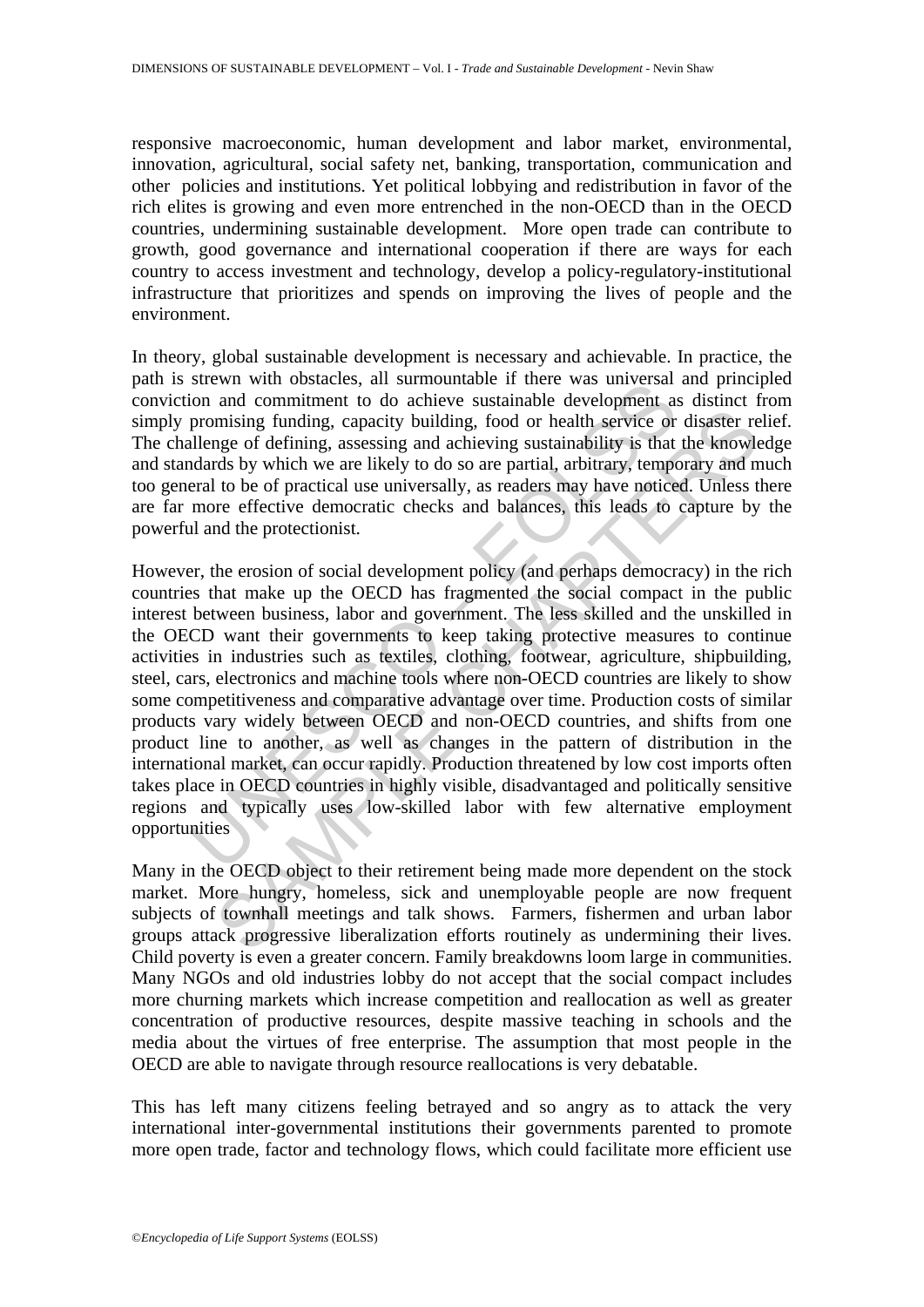of resources and global sustainable development. They want their governments to arbitrarily use trade sanctions and other means of coercion to get other countries to do in their jurisdictions what they want to do in their own, covering a growing spectrum of sustainable development issues such as the protection of health, culture, natives, women, children, consumer, environment, labor and human rights, even if doing so cartelize markets. They want a repeat of the debate a century ago on whether and how to regulate robber baron capitalism for social purposes. They forget that progress on such issues in their own backyards came with more open trade and growth within a context of a growing public interest function, e.g. public health and welfare framework.

is in the OECD, For example, notinent inter-governmental organization<br>and interessed costs of compliance to higher environmental standa<br>metitiveness of OECD industries, which in fact depends upo<br>They claim that polluting i All this has tended to reduce sustainable development to the preferences of the powerful lobbyists in the OECD. For example, northern non-governmental organizations (NGOs) assert that increased costs of compliance to higher environmental standards undermine the competitiveness of OECD industries, which in fact depends upon a variety of factors. They claim that polluting industries relocate from the OECD countries to developing countries to take advantage of "lax" environmental standards. They even suggest that environmental standards are being reduced in accordance with the race-tothe-bottom hypothesis— greater international economic integration has been followed by more political reluctance at home to deal with environmental issues. They rarely examine the immense practical difficulty of achieving sustainability in countries which have the kind of weak governance and policies the OECD had generations ago. Their claims have not been empirically proven.

titiveness of OECD industries, which in fact depends upon a variety claim that polluting industries which in fact depends upon a variety claim that polluting industries relocate from the OECD countries to countries to take The asymmetries and biases of the international trade and payments system against the non-OECD countries have had negative effects on the value, direction, composition and terms of trade and on personal and country welfare, i.e. on global sustainable development. Most of these countries do not have the kinds of human institutional and financial capacities and capabilities necessary to successfully negotiate and leverage progressive trade liberalization for their own business/investment/trade development, to implement the obligations they undertake or to assert their legal rights to market access, or to fully understand the limits on developing economic development policy that such obligations place. I continuous stream of "new issues" introduced by the OECD only deepen this crisis.

Trade policy in the OECD countries seems to be more a matter of self-interest than general principles. When good economic analysis works in favor of self-interest, it is invoked; but when it does not, so much the worse for economic principles. "Yes", the OECD countries seem to be telling the non-OECD economies," produce what you can—but if you gain a competitive advantage over our firms, beware!" Too often, there is a not so subtle subtext: "Clearly, if you were on a level playing field, we could outperform you. Since you seem to undersell us, it could only be because you are engaging in unfair trade practices!

Responsibility avoidance in the trade policy process has marked the history of American conduct. The policy framework and decision-making apparatus have been worked on over the years in ways that have re-politicized trade policy, increased the likelihood of protectionist decisions in favor of particular industries, and reduced the accountability of the executive and legislative branches of government for trade policy outcomes.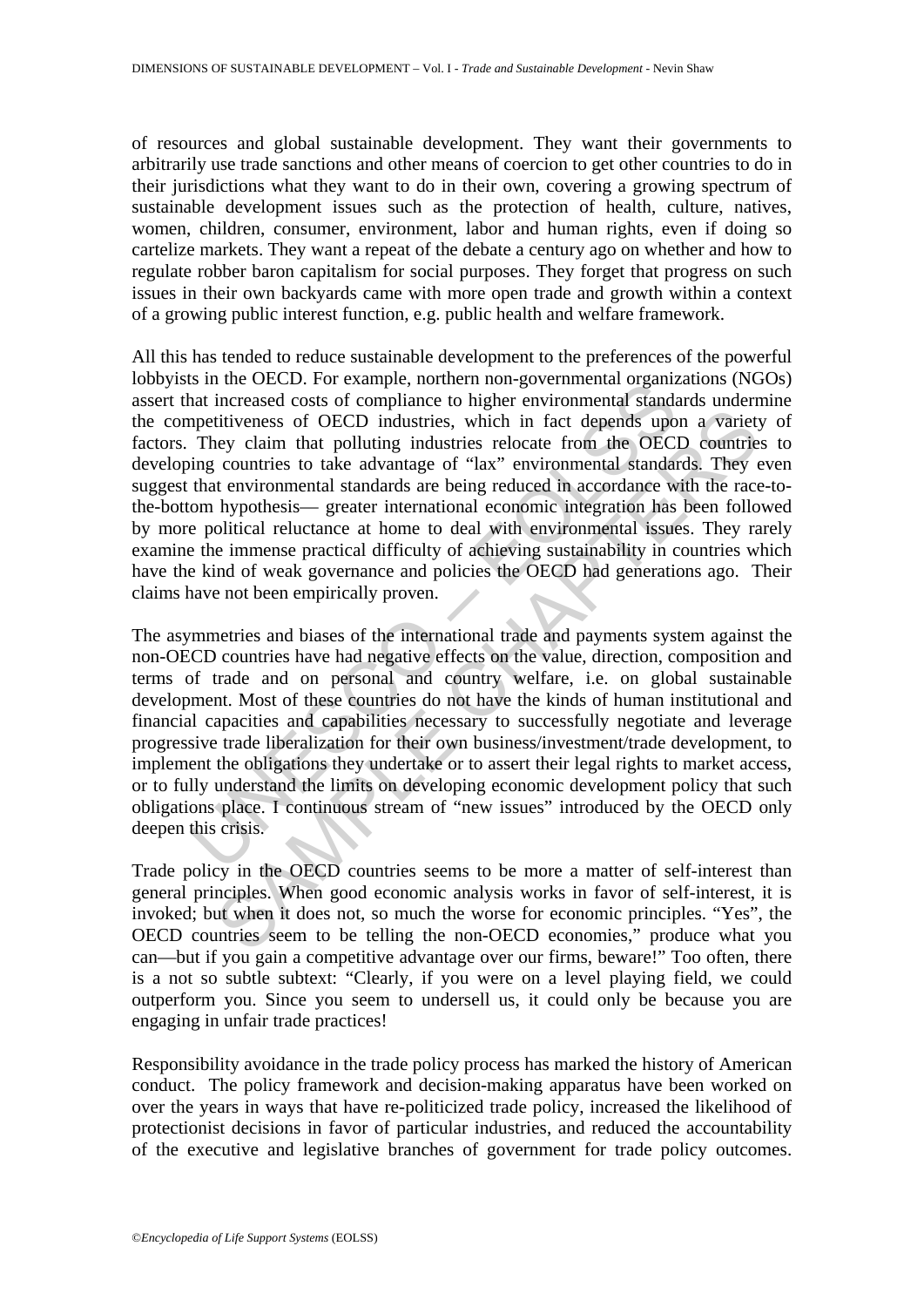Terms such as "industry" and "injury" are narrowly defined to protect a narrow band of producers, even at the expense of consuming industries and ultimate consumers. One could make the same case for the European Union. Because the GATT is not selfinterpreting, it has become an instrument for political, economic and social engineering at the hands of those empowered to interpret it, a skill mostly possessed by the United States and the European Union.

It is not surprising to find that non-OECD countries have been performing so poorly over the past few decades. Few would want to invest in countries which face such growing uncertainty about damaging trade sanctions created by external forces unleashed by the powerful. And these non-OECD countries often fail to adapt their thinking, institutions and practices to gain from a globalizing economy and some of them may even suffer from domination by criminals, drug lords and warlords.

Mike Moore. Director General of WTO, warned that there is a contradiction among those who give generously at church on Sunday when there is a flood or earthquake in the third world, then on Monday sign a petition to lock out the products the third world workers create. Not only is there a moral urgency about this, because poverty and despair degrades us all, but we need to create customers of the future for the successful economies of today.

g, institutions and practices to gain from a globalizing economic<br>ay even suffer from domination by criminals, drug lords and warle<br>floore. Director General of WTO, warned that there is a contra<br>ho give generously at churc The Director General of WTO, warned that there is a contradiction any<br>give generative scheme of WTO, warned that there is a contradiction any<br>give generative) at church on Sunday when there is a flood or earthquak<br>chad, th Trade has grown for some but the trading system is skewed in favor of the OECD to a globally unsustainable extent, even as governments in OECD countries insist on a determination to level the playing field with non-OECD countries. The system is leaving less and less ability to pay on the part of the non-OECD and thereby delaying the development of long-term markets even for today's OECD investors. It has to work with an international financial system with which it is inextricably intertwined. The global instabilities of recent years will not go away permanently in the middle of such policy incoherence. The WTO is being operated to allow more recent members less freedom to use industrial, trade, technology and other policies as strategic forms of intervention to foster economic development, which was available to the OECD members in an earlier period. This may be based on an expedient perspective of the roles of governments(less) and markets (more) in promoting human-centerd sustainable development.

The stock of capacities and capabilities in the OECD which underpin its evolving positions on more and new rules of world trade, finance and development reflect a very long-term outcome. The OECD will need to provide more open markets for the exports of the non-OECD. They also need to give technical assistance for many countries to access the WTO in real ways (representation in Geneva, implementing obligations, dispute settlement, and negotiating and trade policy skills). The international community has to help build the domestic industry infrastructure and policy capacity in the non-OECD countries if the world's majority of people are to gain from trade. Without debt relief, all this may prove futile for some of the weakest countries. All non-OECD countries need to work for a better access to the best technologies and services to help them grow in a globalizing economy. And they need to share in developing a socially progressive framework that is hospitable to business.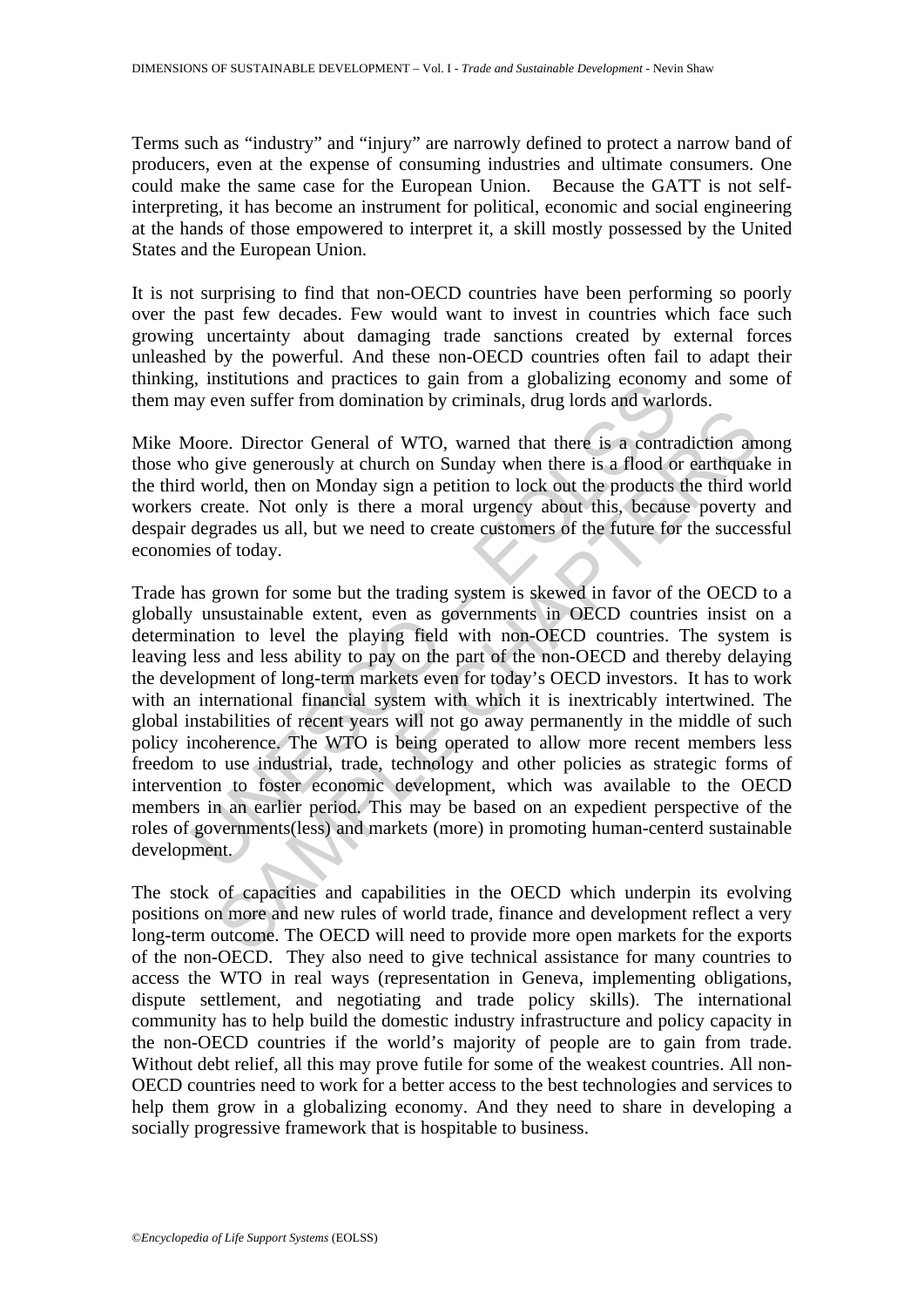NGOs insist that trade rules be changed or reinterpreted to permit the use of discriminatory measures for environmental purposes. This trivializes the fact that trade rules already allow a very considerable scope for signatories to adopt environmental protection policies that can include trade measures to assist in their implementation. Their demands would undermine the value of the WTO itself as well as trade and development as more disputes deny countries the very resources that they require to improve environmental management goals**.** 

There are several hundred international agreements, arrangements and understandings that deal with environmental issues. Some of these also continue to be contested within and between countries as well as regions, on efficiency and equity grounds or because there is insufficient common understanding either of what is a global environmental problem or the conditions under which very broad participation in a Multilateral Environmental Agreement would be needed to justify the employment of discriminatory trade sanctions against non-signatories to the MEA. What is implied by the above is that the MEAs are no more immune from imperfections than trade agreements. They also need to reflect experience and learning. They should be renegotiated. However, there are too many efforts now being funded in the OECD to explore linkage between trade and environment whereby OECD can aggressively use trade restrictions and other pressures to achieve improved environmental management beyond.

INSURGED TO Wat is a glood of solution in the conditions under which a real of the conditions under which very broad participation in mental Agreement would be needed to justify the employment of nctions against non-signat In all Agreement would be needed to justify the employment of discriminations against non-signatories to the MEA. What is implied by the above is are no more immune from imperfections than trade agreements. They the experi If poverty alleviation is central to sustainability, then it is clear that this must get a higher priority even within the OECD itself and then beyond. If the technical challenges of achieving sustainability are great enough to lead to arbitrary and temporary standards of various kinds, then they must be approached with the goal of specifically not undermining poverty alleviation efforts. If international cooperation is to succeed in promoting sustainable development, then the results of the Earth Summit must be updated to meet anticipated future needs. If more open trade, factor and technology flows are to improve economic growth and welfare; then the asymmetries and biases of the international trade and payments system must be addressed with greater accountability and transparency. If policy and market failures that damage the environment are to be overcome, then there must be much greater efforts to learn and share experiences from different policies to respond to environmental problems. However, this will need to respect Agenda 21. Bending trade rules to force the poor to improve environmental management will prove counterproductive, as they have little in export earnings, foreign direct investment, foreign aid or other forms of finance to even survive.

# **1. Introduction**

Readers of this Encyclopedia should expect progress towards global sustainable development. They live in a wealthy world. The value of major mineral production such as copper, gold, silver, aluminum, iron ore, tin, zinc and lead will be over fifty trillion dollars over the next generation. The value of oil, barley, corn, meat, rice, meat, and wheat will also be of a similar magnitude. Coal and other forms of energy production will be at least \$1000 trillion. New real estate development will add many trillions of dollars in value. When such raw material wealth is used to add value at higher levels of processing, the total wealth is so staggering that it is clear that every person on the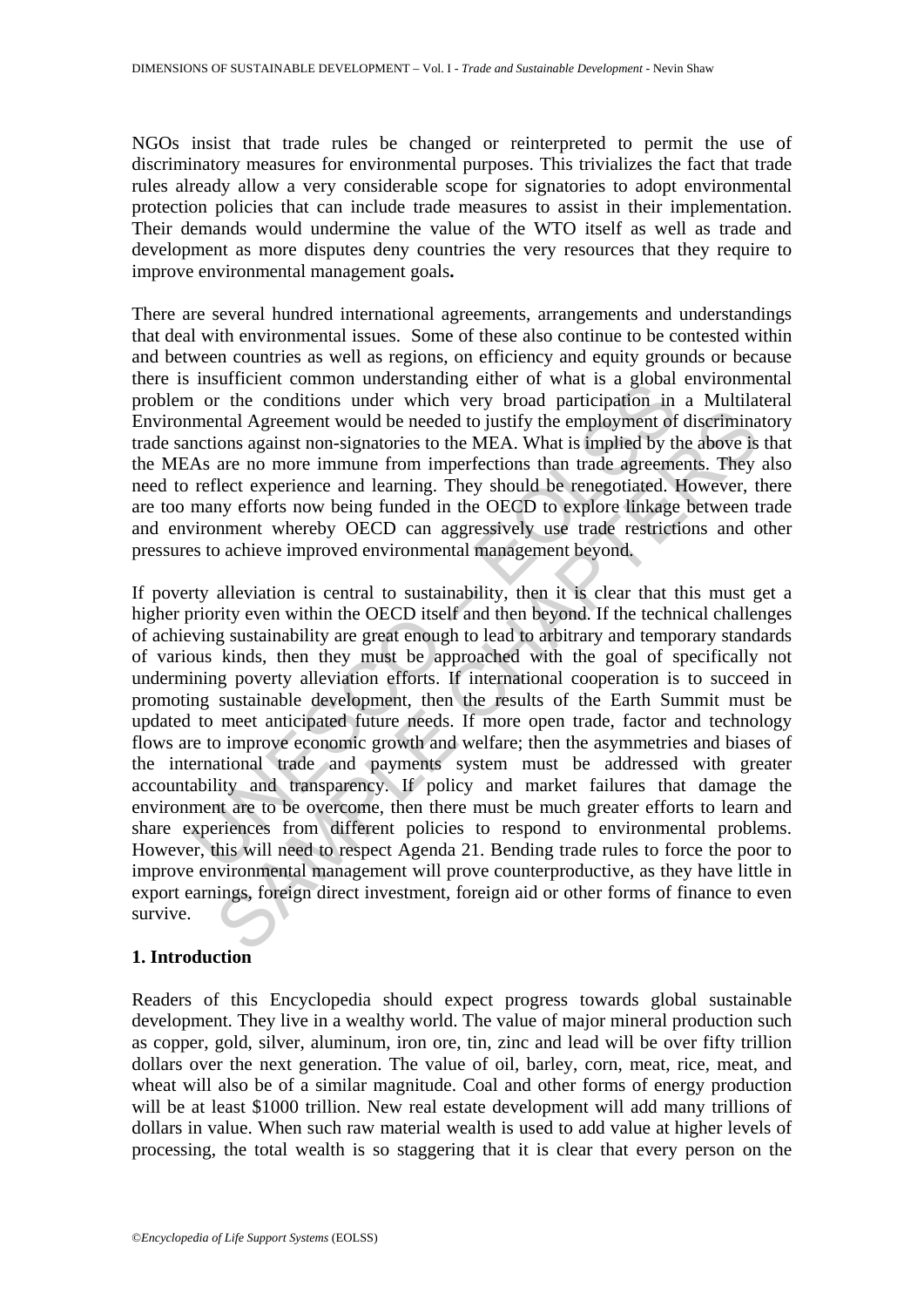planet should be far more than a millionaire! Many reported sources calculate this to be over \$10 million per person! Every person should be in a position to change behavior in accordance with the concepts of life-support discussed in this Encyclopedia.

Further, readers may have noticed that the language of compassion for the poor is expressed with greater frequency and fervency in terms of support for equity, fair play and balance that reflects the interests and concerns of the poor. Any scanning of the reports of the International Monetary Fund (IMF), the World Bank, the World Trade Organization (WTO) and United Nations institutions indicate that future agendas are regularly and routinely promoted with the poor very much in mind. Major negotiators often point to the interests of the poor even as they pursue their own interests. And the rich country Organization for Economic Cooperation and Development (OECD) and the Group of Seven Summit Countries report that they coherently quarterback all these institutions as responsible global stewards of the Earth. Readers should be comforted that all this will make smooth the transition to global sustainable development. They may not have to search for justice and peace anymore. I reluctantly have to differ from this party line, as it is no longer accurate.

muny organization in Ecolomic Coperation and Development (operation and Development (Speed Summit Countries report that they coherently quarted ons as responsible global stewards of the Earth. Readers should this will make as as responsible global stewards of the Earth. Readers should be confided will make smooth the transition to global sustainable development. The two cosarch for justice and peace anymore. I reluctantly have to differ fine While there are different circumstances and policy views within the OECD and non-OECD countries, this chapter treats them as two basically different groups to highlight some issues, including alliances between governments, business and NGOs to redistribute the increased costs of addressing the sustainable development agenda. The focus on trade needs to be supplemented with reading other parts of this Encyclopedia, which cover profound weaknesses in the non-OECD countries, which account for much of their poor performance. Leadership in these countries have even submitted to the changing doctrines of policy handed out to them over the decades by the OECD or OECD-dominated institutions rather than democratically organize and examine what is individually best for them, including opening their markets internally and to their neighbors before the OECD enterprises come to dominate them.

As trade has grown with greater economic freedoms, so have disparities in income and degradation of the environment. This need not be the case, but often has been and is. It is just too simplistic to assert that trade promotes growth and incomes, which reduce poverty and environmental degradation. Successful performance has had governments willing and able to executive compatible but responsive macroeconomic, human development and labor market, innovation, agricultural, social safety net, banking, transportation, communication policies and institutions. Yet political lobbying and redistribution in favor of the rich elite is even more entrenched in the non-OECD than in the OECD countries. More open trade can contribute to growth, good governance and international cooperation if there are ways for each country to access investment and technology, develop a policy-regulatory-institutional infrastructure that priorities and spends on improving the lives of people and the environment—and if there are ways to monitor, evaluate and improve such ways.

In theory, global sustainable development is necessary and achievable. In practice, the path is strewn with obstacles, all surmountable if there was universal and principled conviction and commitment to do achieve sustainable development as distinct from simply promising funding, capacity building, food or health service or disaster relief.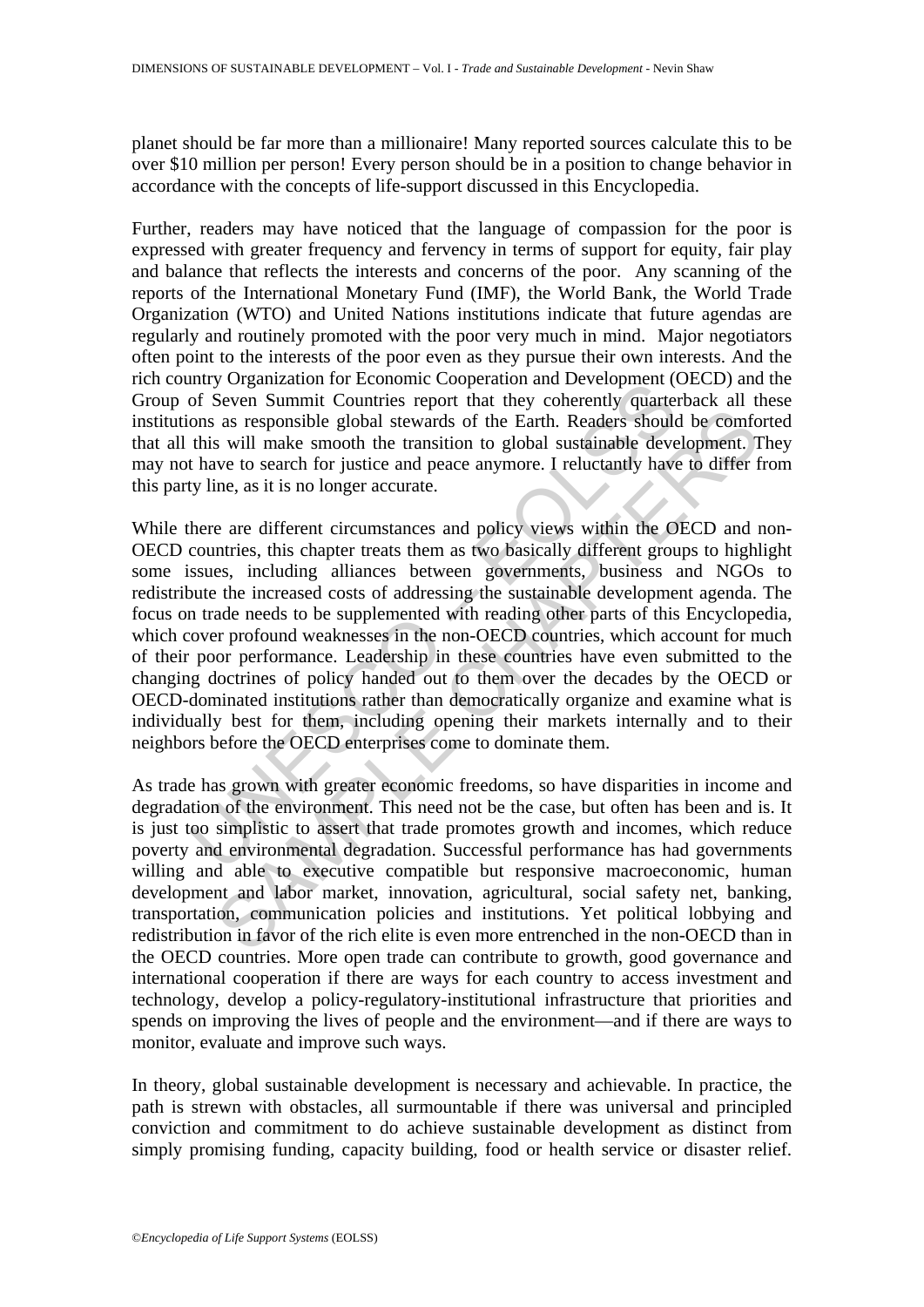This includes addressing all the scientific and technical issues (e.g. valuation of social and environmental costs) in a progressively holistic manner. It also has to cover the more equitable treatment of the poor within each country as well as of poorer countries across the Earth through simultaneous development of appropriate social and environmental policies, which would improve the standard of living. The Earth Summit suggested all this, in addition to forsaking the use of coercion such as trade sanctions in a more litigious international relations climate. Such forsaking would also improve the standard of living of the world's majority of people. Further, the asymmetries and biases of the international trade and payments system against non-OECD countries have had negative effects on the value, direction, composition and terms of trade and on personal and country welfare. However, people in the rich countries are taking the benefits of more openness for granted—a much wider choice of cheaper inputs and products, greater output to share, etc. They forget or ignore how much they have been freed from the drudgeries of life that their forefathers experienced. And perhaps the very rich in the OECD have turned the OECD countries from democracies into oligarchies, causing considerable tension internally as effective control over the kind of globalization is now in the hands of a few rather than many. Political leadership in the non-OECD is even less exemplary than in the OECD countries.

penness tor ganneud—a nucli wure cure of cuesper impouss<br>output to share, etc. They forget or ignore how much they have be<br>digeries of life that their forefathers experienced. And perhaps the<br>layeries of life that their fo First of life that their forefathers experienced. And perhaps the very rich in<br>the centure of life that their forefathers experienced. And perhaps the very rich in<br>the tote turned the OECD countries from democracies into o Many NGOs, especially environmental, wanted to spend more money on the environment not only at home but also everywhere else in the world. They advocated massive funding assistance to the non-OECD countries to help pay for their global agenda. They never had a chance. Readers may recall that key OECD leaders did not even want to attend the Earth Summit but were pressured with media publicity by the NGOs and their supporters in government. Non-OECD leaders were then persuaded to attend with promises contained in Agenda 21, in particular increased foreign development assistance, private foreign investment and export earnings through greater effective market access as well as through generation of money through domestic reforms in non-OECD countries. None was for the NGOs to give, or was meaningfully given in the context of a lack of effective debate and informed consensus in the OECD and beyond. Agenda 21 was born in a lie.

This is not to deny that NGOs have been reassured repeatedly by their own government leaders that the underlying priorities and objectives are mutually supportive, e.g. under ideal conditions, progressive trade liberalization, development and environmental protection result in more efficient use of resources. It is not to deny the value of some very dedicated people leading and sharing research on the complexities of linkages between trade, environment and development, drawing conclusions, implications and options for action. However, the reports of many governments and intergovernmental organizations mask the constraints and opposition within the OECD countries. It may also be that those who are funded to deliver "capacity" to the non-OECD countries are in no position to make a difference. Governments operate under fragmented departmental mandates, as do their creatures, the intergovernmental organizations. They are not equipped to deal with issues which cross such mandates, the mantra of coordination and coherence notwithstanding. Politicians and civil servants may deny problems even exist unless they have answers that they can take credit for. There may be no satisfactory way to choose to balance the many elements of global sustainable development.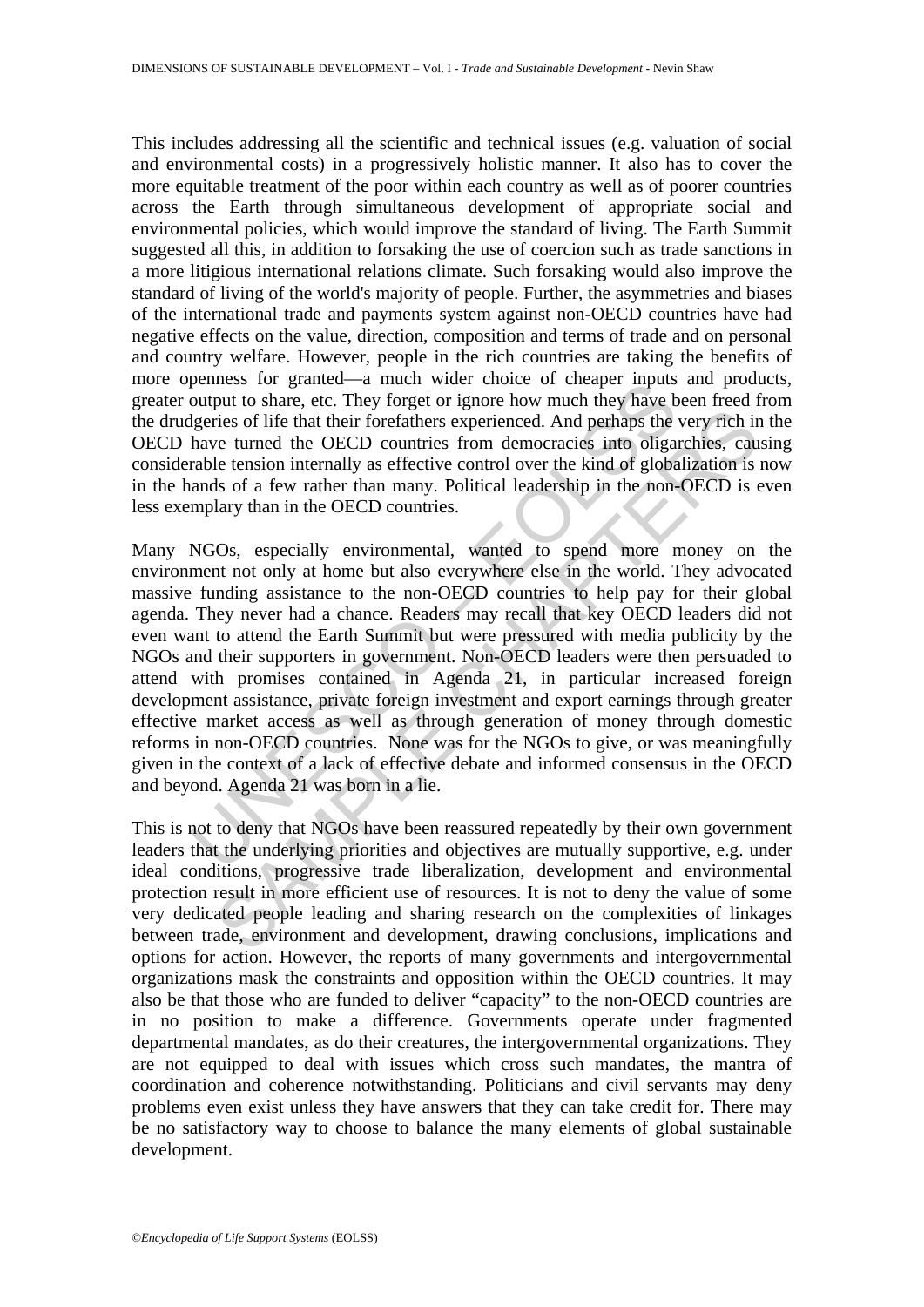It is also difficult to get others to practice human rights, worker rights and so on when the behavior of the powerful OECD representatives in virtually all international intergovernmental organizations is hardly democratic. Do as I say, not as I do is an approach which has outlived its usefulness in such organizations. Reducing sustainable development to the cost- raising imitation of the practices of the rich and powerful by the less fortunate countries is diverting valuable time, skills and resources across the planet, and not always with expected results. And it is distorting the spending priorities of the poor countries. Insisting, as some American and European leaders do, on bending trade rules to coerce such imitation is a betrayal of sustainable development. Those betrayed are already asking "whose sustainable development" and "whose common future" the world's less fortunate majority is being asked to pay for. They privately wish they had never believed and given legitimacy to the Earth Summit, the growing awareness and selective advocacy of which by key NGOs has partly contributed to their present plight. Their desperation made them ignore the fact that environment came before development in that Summit, suggestive of the priorities of the rich.

The challenge of defining, assessing and achieving sustainability is that the knowledge and standards by which we are likely to do so are partial, arbitrary, temporary and much too general to be of practical use, as readers may have noticed. Unless checked, this leads to capture by the powerful and the protectionist. In addition, the erosion of social development policy (and perhaps democracy) in the rich countries that make up the OECD has fragmented the social compact in the public interest between business, labor and government.

y which they had never between and given regitancy to the Car<br>g awareness and selective alwocacy of which by key NG<br>direct to their present plight. Their desperation made them ignor-<br>ment came before development in that Su 11 to their present plight. Their desperation made them ignore the fact at a to their present plight. Their desperation made them ignore the fact at a can be development in that Summit, suggestive of the priorities are the This has left many citizens feeling betrayed and so angry as to attack the very international institutions their governments parented to promote more open trade, factor and technology flows, which could facilitate global sustainable development. They want their governments to arbitrarily use trade sanctions and other means of coercion to get other countries to do in their jurisdictions what they want to do in their own, covering a growing spectrum of sustainable development issues such as the protection of culture, natives, women, children, consumer, environment, labor and human rights, even if doing so cartelize markets. They want a repeat of the debate a century ago on whether and how to regulate robber baron capitalism for social purposes. They forget that progress on such issues in their own backyards came with more open trade and growth within a context of a growing public interest function, e.g. public health and welfare framework.

There is a vast network of government departments, foundations, institutes, research centers, think tanks, advocacy groups, associations, universities, publications, scholars, writers, and public relations experts to develop, package and push the ideas and doctrines of all these groups which are waging an internal political struggle within the OECD against government policy capture by business but drawing the non-OECD into that struggle. The non-OECD is just too poorly prepared to respond effectively to these efforts. As more OECD or OECD-directed research money pours in their direction, it is to be expected that researchers will seek to extend trade rules to a growing number of "core or trade-related" issues in non-OECD countries, which have significant non-trade aspect as well. These efforts are explained away as searching and acting out of new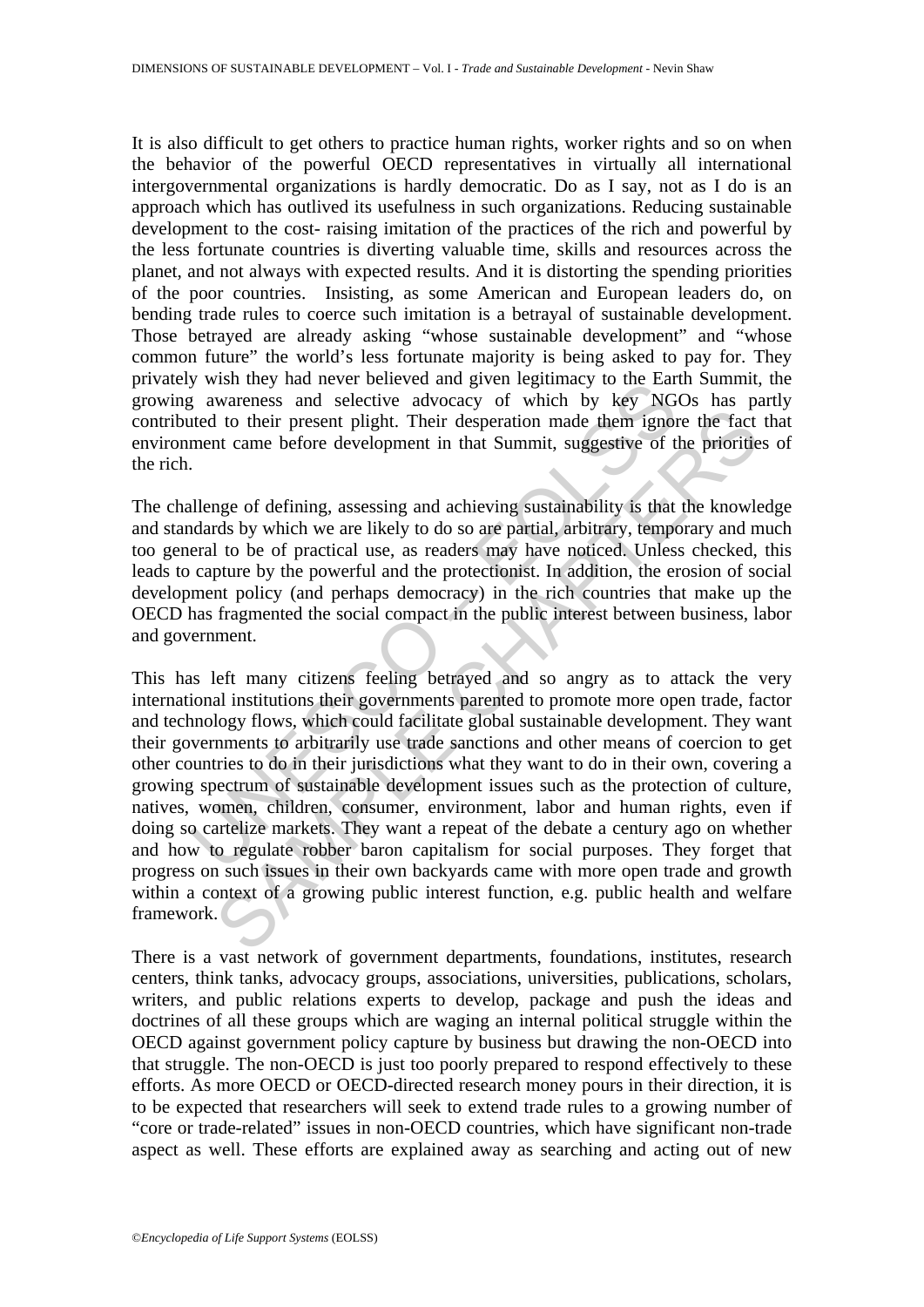tools of analyses, knowledge and approaches to foster integration of the economy and the environment to promote human well being.

 Much of this network has become lobbying non-governmental organizations (NGOs), funded or otherwise supported by departments of national and sub-national governments as well as intergovernmental organizations —there are officials who privately even call them governmental non-governmental organizations or GONGOs. The obstacle to their agenda is being redefined away from their own business and government and towards the non-OECD countries. The consequences of selective funding and active contracting with lobbying NGOs by OECD governments, intergovernmental organizations and corporate foundations with government tax breaks are overlooked in the current furor over the WTO. How contrived civil society is deserves investigation, public disclosure and debate, as governments themselves are largely responsible for letting loose these forces.

The Earth Summit's Agenda 21 to address sustainable development issues peacefully has been set aside as a talkfest. However, its approach has some merit and could be reconstructed to reflect current but specific circumstances in each country. Indeed, it is necessary to overcome the worsening trade performance of more than two thirds of the members of the WTO, which is showing inexcusable asymmetries and biases that account significantly for such a performance. The same can be said of the World Bank and the International Monetary Fund.

EVALUATE TO CONTROLLATE TO the alternational method of the alternation in the OBC mission of the alternation of the alternation of the alternation of the alternation of the wrote of the wrote of the wrote of the wrote of t Summit's Agenda 21 to address sustainable development issues peace<br>
Summit's Agenda 21 to address sustainable development issues peace<br>
et aside as a talkfest. However, its approach has some merit and could<br>
co o overcome The less skilled and the unskilled in the OECD want their governments to keep taking protective measures to continue activities in industries such as textiles, clothing, footwear, agriculture, shipbuilding, steel, cars, electronics and machine tools where non-OECD countries are likely to show some competitiveness and comparative advantage over time. Production costs of similar products vary widely between OECD and non-OECD countries, and shifts from one product line to another, as well as changes in the pattern of distribution in the international market, can occur rapidly. Production threatened by low cost imports often takes place in OECD countries in highly visible, disadvantaged and politically sensitive regions and typically uses lowskilled labor with few alternative employment opportunities. And the affected interests and regions in the OECD insist on making no meaningful liberalizing concession to the non-OECD countries, which would disrupt their lives!

Yet "new economy" industries and competitive segments of the old economy aggressively demand preemptive opening of non-OECD country markets for their products! Non-OECD countries may be caught in a pincer movement from which there may be no escape. OECD economists and others may say that there are plenty of "winwin" opportunities for specialization both within and between industries involving a wide range of industries and countries. However, experience of the past fifty years suggests that this is not something even the OECD elite find easy to deal with in international negotiations. As if this is not enough for the weakest WTO members to cope with, the so-called OECD civil society wants to use trade sanctions (some even call them "incentives") to get these non-OECD members to adhere to their arbitrary versions of environmental, labor, human rights and other social standards. It is not surprising to find that non-OECD countries have been performing so poorly over the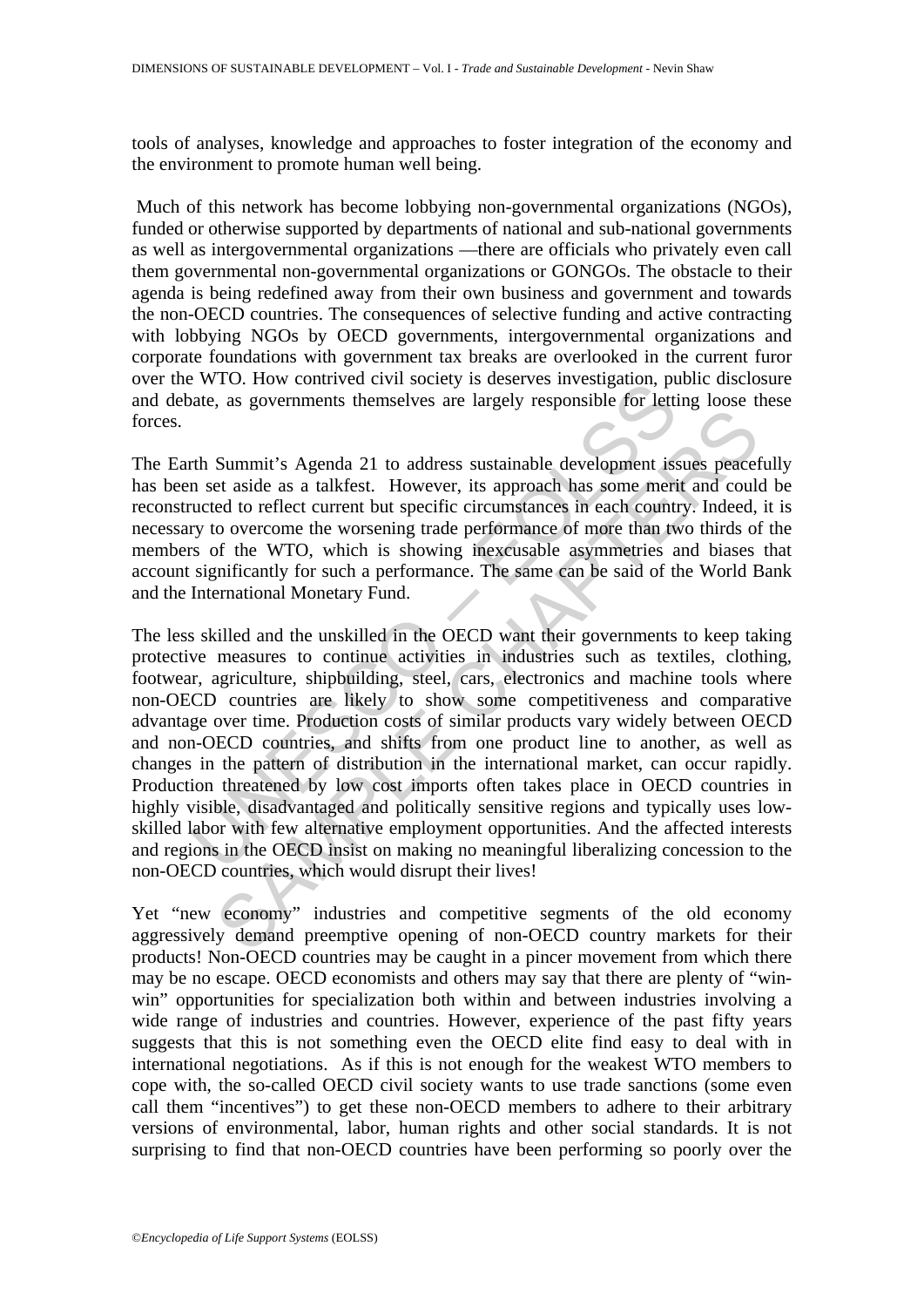past few decades. Few would want to invest in countries, which face such growing uncertainty about damaging trade sanctions created by external forces unleashed by the powerful. And these non-OECD countries often fail to adapt their thinking, institutions and practices to gain from a globalizing economy and some of them may even suffer from domination by criminals, drug lords and warlords.

So to a divaling of a dix environmental standards. They even the<br>mental standards are being reduced in accordance with the racessis—<br>greater international economic integration has been folle<br>leluctance to deal with environ — greater international economic integration has been followed by nuctance to deal with environmental issues. They rarely examine the timely fifciculty of achieving sustainability in countries, which have the kind of two s All this has tended to reduce sustainable development to the preferences of the powerful. For example, northern non-governmental organizations (NGOs) assert that increased costs of compliance to higher environmental standards undermine the competitiveness of OECD industries, which in fact depends upon a variety of factors. They claim that polluting industries relocate from the OECD countries to developing countries to take advantage of "lax" environmental standards. They even suggest that environmental standards are being reduced in accordance with the race-to-the-bottom hypothesis— greater international economic integration has been followed by more political reluctance to deal with environmental issues. They rarely examine the immense practical difficulty of achieving sustainability in countries, which have the kind of weak governance, and policies the OECD had generations ago. Their claims have little basis, according to studies done by the OECD, WTO, United Nations Environment Program (UNEP) and others. Indeed, environmental standards have become stricter in many OECD and other countries. As defects in several Multilateral Environmental Agreements (MEAs) continue to emerge, the issue of what is the content of a good environmental policy in different contexts needs to be more vigorously pursued. Bending trade rules to support environmental goals is not the way to promote sustainable development, but reworking the Earth Summit's Agenda 21 may be. Legitimate goals do not justify ruthless means that undermine sustainable development, in particular the certainty that investors need to develop business in non-OECD countries and contribute to sustainable development. The deterrent effect on investment by NGOs compounds that from anti-dumping and countervail investigations.

In this context, it is necessary to conduct the next WTO Millennium Round of trade negotiations far more accountably and with specific instructions from capitals to their negotiators to correct the kinds of imbalances discussed in this chapter. Failure to do so seriously risks sending many countries from a participatory agenda to live on their own as they will have no reason to value the WTO or MEAs nor sustainable development as conceived in the OECD. Worse, it may degenerate into the kind of beggar-thy-neighbor protectionism that gave us economic depressions and wars before, except of a much nastier variety than before.

This chapter explores the issue of trade and sustainable development. It begins with a brief discussion of the challenges of sustainability even if there was maximum international cooperation and points to the need for a basis for moving forward. In this regard, the next section indicates that the Earth Summit made some decisions pointing towards sustainable development. In this context, a subsequent discussion of the erosion of social development policy in rich countries provides a sense of some unfavorable shifts in attitudes and policy which arguably deny their own civil society the means of effectively making transition to sustainable development. The actual worsening trade performance of developing countries relative to developed countries is covered next, focusing on the asymmetries and biases of the trading system against these countries.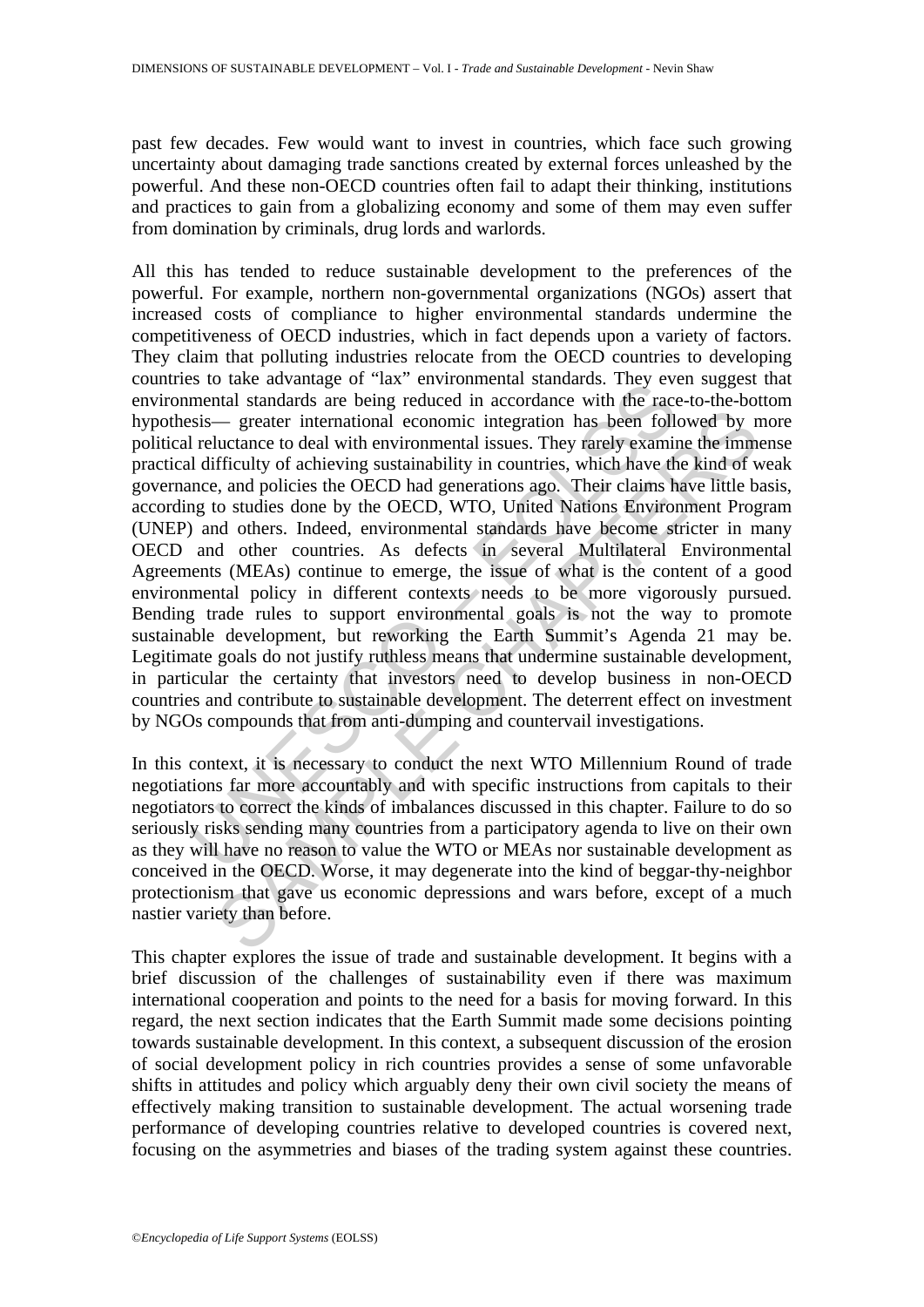The "punish the poor countries" responses of the rich countries' anxious and stressed "civil society" are considered briefly. This internal preoccupation has effectively reduced global sustainable development to, for example, "trade and environment". A discussion of trade rules and the environment follows, pointing out that such rules are being changed even when they rarely challenge environmental regulations. The Multilateral Environmental Agreements are introduced to reflect further on the previous section. The chapter ends with some concluding remarks.

what will east contribute and movation (the avatabouty of the same of endanced the same of endance and echnologies for business and consumers will also be g c production possibility for that set). There is then an adoption roduction possibility for that set). There is then an adoption of a structure which does not discriminate against exports in favor of the domestic mapper substitution. By improving the reallocation of factors of productivi It is important to be clear about some of the basics before taking up these issues. More open trade, factor and technology flows have the potential to bring incentives for domestic resource allocation closer to international opportunity costs and therefore closer to what will lead to efficiency and innovation (the availability of the set of goods, services and technologies for business and consumers will also be greater than the domestic production possibility for that set). There is then an adoption of a structure of incentives, which does not discriminate against exports in favor of the domestic market through import substitution. By improving the reallocation of factors of production through higher productivity specialization and division of labor, trade is one important and growing contributor to consumer and business well being within a broad context of business expansion and economic growth and development. Progressive trade liberalization provides firms with a more stable environment in which to exploit business opportunities across borders. This is central to the overall design of policy for improvements in the enabling conditions that lead to economic growth and welfare.

If externalities in production and consumption lead to market failures and governments fail to correct them optimally, or more generally, if there are domestic distortions, then the anticipated results will not materialize. In other words, openness needs to be supported by policies concerning poverty alleviation, social mobility, business and worker adjustment, competition, and polluter-or- waste creator-pays-principle and so on. The OECD countries were leading on all this at one time. They still claim to do so, but their hold on such a leadership is tenuous.

It is very unfortunate that those in the OECD who stand to gain the most from openness in the future have been unwilling or unable to match those who demonize such openness. It is time that business persons, consumers, employees, suppliers, shareholders, pensioners and governments as well as inter-governmental institutions with oversight for promoting the public interest speak up against those who have continued to rattle the public with many unproven and exaggerated claims in the evolving atmosphere of stress and tension over the future. It is time to take a hard look at those who are funded Trojan horses for the privileged OECD elite rather than seeking change in favor of world sustainable development. Those who support sustainable development should remember that in 1995 OECD ministers made a statement to the effect that there was no evidence of a systematic relationship between existing environmental policies and competitiveness impacts, or of countries deliberately resorting to low environmental standards to gain competitive advantage. A very recent joint study by the WTO and UNEP reached similar conclusions. On the contrary, more attention is being paid to the environment globally. In this regard, the funding, contracting, transparency, accountability and perspectives of anti-globalization NGOs should come under vigorous scrutiny. It is time for all governments to regain a long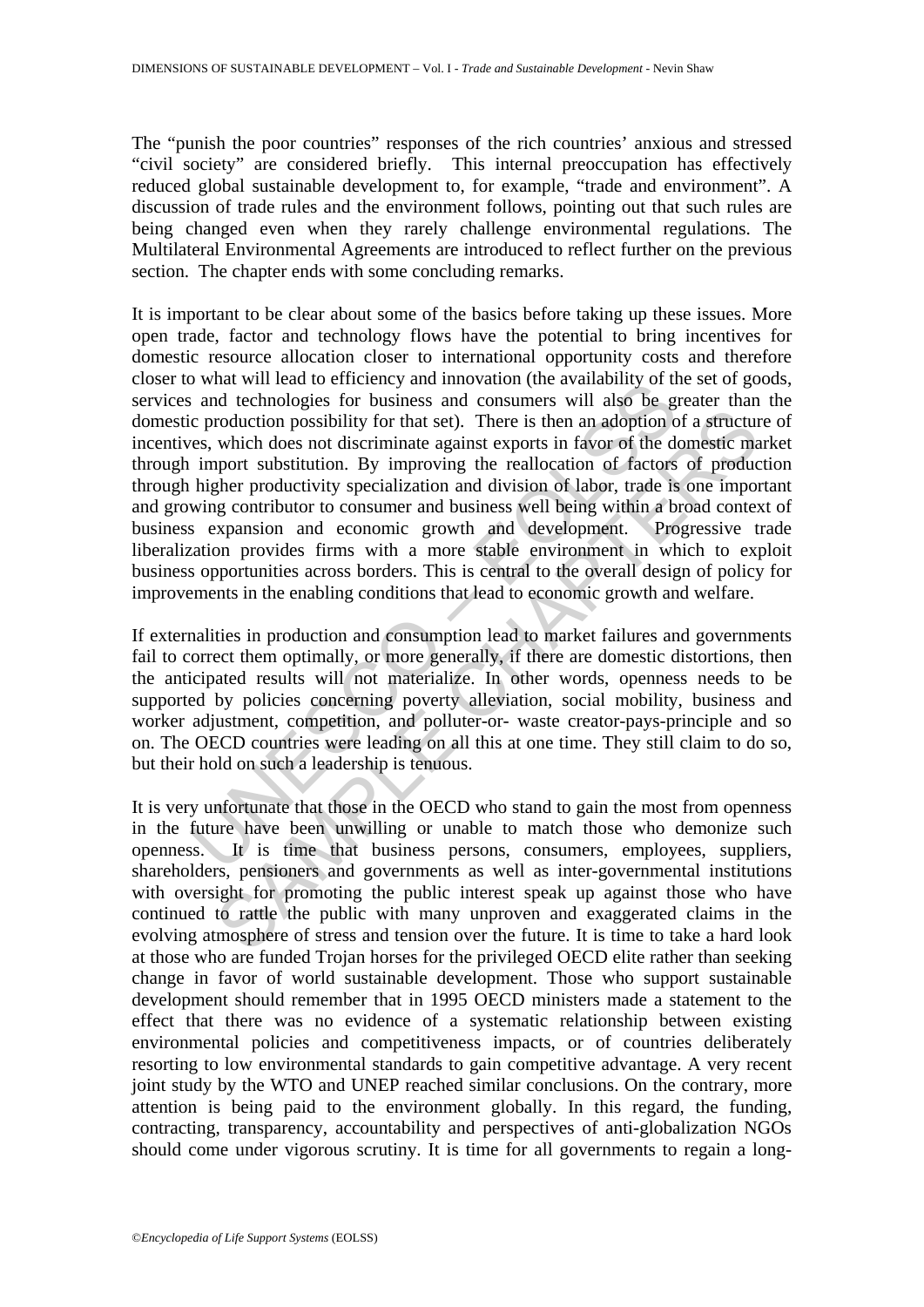term vision and act according to it, or face increasing global conflicts.

- - -

> TO ACCESS ALL THE **55 PAGES** OF THIS CHAPTER, Visit: [http://www.eolss.net/Eolss-sampleAllChapter.aspx](https://www.eolss.net/ebooklib/sc_cart.aspx?File=E1-46B-08-00)

#### **Bibliography**

Adkin, Laurie E. (1998) The Politics of Sustainable Development, Montreal, New York London: Black Rose books [Illustrates the struggle of social movements with business]

Anderson, K (1995a), The Entwining of Trade Policy with Environmental and Labor standards, Adelaide: Centre for International economic studies, University of Adelaide

Arntzen, I. Hemmer, O.Kuik (1992) International Trade and Sustainable Development, Amsterdam: V.U. University Press [Discusses links from different viewpoints and identifies issues].

**apply**<br>
apply<br>
aurie E. (1998) The Politics of Sustainable Development, Montreal, New Yo<br>
ks [Illustrates the struggle of social movements with business]<br>
1, K (1995a), The Entwining of Trade Policy with Environmental an **SCONDIGE TO EXECT THEOTE CONSULTERT WARD INTO THE CONDENTIFY (1998). The Entryining of Trade Policy with Environmental and Labor standards, Adel (1995a). The Entryining of Trade Policy with Environmental and Labor standar** Audley, John (1997) Green Politics and Global Trade, NAFTA and the future of Environmental Politics, Washington, D.C.: Georgetown university press [This book tells about the role and performance of NGOs].

Bailey, Ronald (1999) Earth Report 2000, Competitive Enterprise Institute, McGraw Hill

Beckerman, W. Small is Stupid: Blowing the Whistle on the Greens

Ben-David, D., H. Nordstrom and L.A. Winters (2000) Trade, Income Disparity and Poverty, WTO Special Study No.5, Geneva: World Trade Organization

Bhagwati, J. and R.E.Hudec (1996), Fair Trade and Harmonization: Prerequisites for Fair Trade? Volume I: Economic Analysis, Cambridge, Mass. And London: MIT Press [reports on the results of conferences involving economists and lawyers to relate trade to environment, labor and competition]

Bhagwati J. (1999) Free Trade in the 21<sup>st</sup> Century: Managing Viruses, Phoebias and Social Agenda, New York: Columbia University

Benedickson, J., Doern, G.B., and Olewiler, N., (1994) *Getting the Green Light: Environmental Regulation and Investment in Canada*, Toronto: C.D. Howe Institute, Policy Study 22.

Carothers, Thomas (Winter 1999-2000) Real Civil Society Doesn't Take Money From the Government, Foreign Policy

Destler, I.M. and Balant, Peter (1999) The New Politics of American Trade: Trade, Labor, and the Environment, Washington, D.C.: Institute of International Economics [This book show that NGOs have succeeded in fracturing the longstanding American position on trade]

Dewer, E. Clock of Green, Toronto: James Lorimer and Company Ltd

Daly, H. E. and Cobb, J.B. (1994) *For the Common Good*, Boston: Beacon Press.

Finger, J.M. and Schuknecht (September 1999), Market Always Advances and Retreats: The Uruguay Round and Beyond

General Agreement on Tariffs and Trade, (1991) *United States - Restrictions on Imports of Tuna, Report of the Panel*, Geneva.: GATT Secretariat

Globerman, S. (1993) 'Trade Liberalization and the Environment' in *Assessing NAFTA: A Trinational*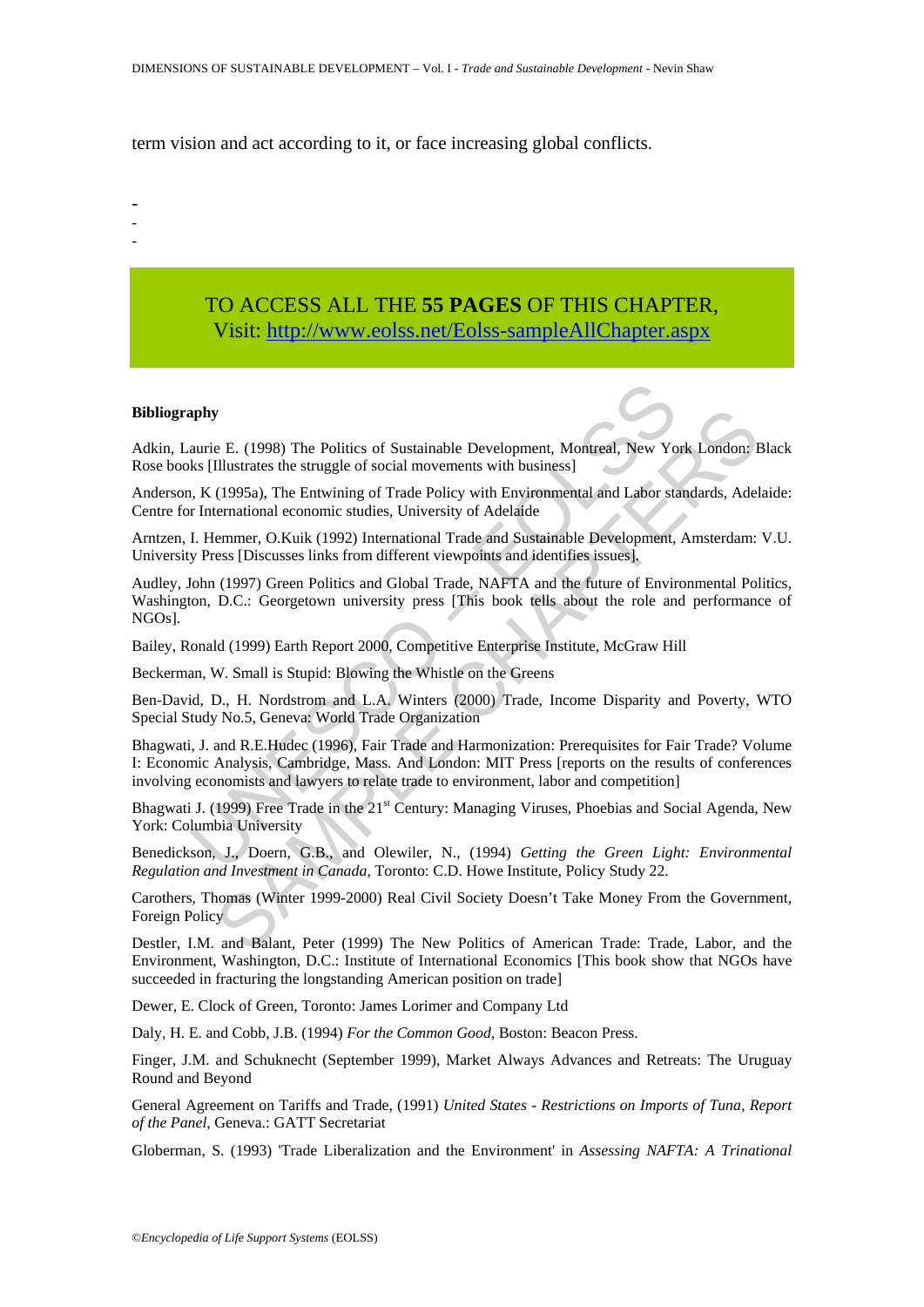*Analysis*, Vancouver, B.C.: Fraser Institute.[This book presents an overall and specific assessments of NAFTA from different perspectives].

Goodland, R. and Daly, H. (1995) Poverty Alleviation is Essential for Environmental Sustainability, *International Journal of Sustainable Development*, 2, December: 31 - 48.

Hausman, R. D. Goldberg, B. Van dyke and D. Zaelke (1995) The Use of Trade Measures in select Multilateral environmental Agreements, Nairobi: United Nations Environmental Program.

Hansen, Stein (1995) The effects of Trade and Trade Politics on the environment, Norway: The Fridtjof Nansen Institute

International Institute for Sustainable Development, (1994) *Trade and Sustainable Development Principles*, Winnipeg: IISD.

James,V.U. (1998) capacity building in developing countries, Westport Connecticut London: Praeger [This book explains why capacity building has not been all that effective: empowerment is essential]

Jha, Veena, Hewison, Grant and Underhill, Maree (1997) Trade, Environment and Sustainable Development, London: St. Martin's Press [This book presents a South Asian perspective]

Jha,Veena. A. Markandya and R. Vossenaar (1999) Reconciling Trade and Environment: Lessons From Case Studies in Developing Countries, Cheltenham: Edward Elgar

Mexiplains why capacity building has not been all that effective: empowerment<br>ma, Hewison, Grant and Underhill, Maree (1997) Trade, Environment<br>ment, London: St. Martin's Press [This book presents a South Asian perspective Hewison, Grant and Underhill, Maree (1997) Trade, Environment and Sustain<br>1, London: St. Martin's Press [This book presents a South Asian perspective]<br>
1. Markandya and R. Vossenaar (1999) Reconciling Trade and Environment Kirkpatrick, Colin and Norman Lee, (1999) WTO New Round: Sustainability Impact Study, Institute for Development Policy and Management, and Environmental Impact Assessment Center, University of Manchester

Lindsey, B., D.T. Griswold, M.A.Groombridge and A. Lukas (1999) Seattle and Beyond: A WTO Agenda for the New Millennium, Washington. D.C. Cato Institute

Low,Patrick (1992) International Trade and the Environment, Discussion paper 159, Washington, D.C.: World Bank [Discusses the international aspects of environmental policy and the relationship between environmental concerns and nations' use of the standard tools of international economic policy]

McCulloch, L.Alan Winters and Xavier Cirera (1999) Trade Liberalization and Poverty: A Handbook, London; Department for International Development [This book examines how concerns about the world's poor should affect our attitude towards trade liberalization].

Natural Resources Defense Council and Foundation for International Environmental Law and Development, (1995) *Environmental Priorities for the World Trading System*, Washington and London: NRDC

Nordstrom,H. and S. Vaughn(1999)Trade and the Environment, Special Studies No.4, Geneva: World Trade Organization

Office of Technology Assessment, U.S. Congress, (1992) *Trade and Environment: Conflicts and Opportunities*, Washington D.C.[An Overview that reminds how the NGOs have changed their talk]

OECD (1995) report on Trade and environment to the OECD Council at ministerial Level, volume III, Working Paper no.47, Paris: OECD

Oxley, Alan (1996) Trade and Environment Issues and the interests of Asian Pacific Countries, Australian APEC Study Centre

Panagariya, A(1999a) The Millennium Round and Developing Countries: Negotiating Strategies and areas of Benefits, in Conference on Developing Countries and the New Multilateral round of Trade Negotiations, Harvard University.

Pearce, D. The Greening of the GATT: Some Economic Considerations. Cameron, J., Demaret, P. and Geradin, D., (eds.) (1995) *Trade and the Environment: The Search for Balance* London: Cameron May.

Pearce, David and Barbier, E.B. (2000) blueprint for a sustainable economy, London: Earthscan [The book covers the theory, practices, progress and challenges].

Per G. Fredriksson (May 1999) Trade, Global Policy, and the Environment, Discussion paper No.402, Washington, D.C.: World Bank